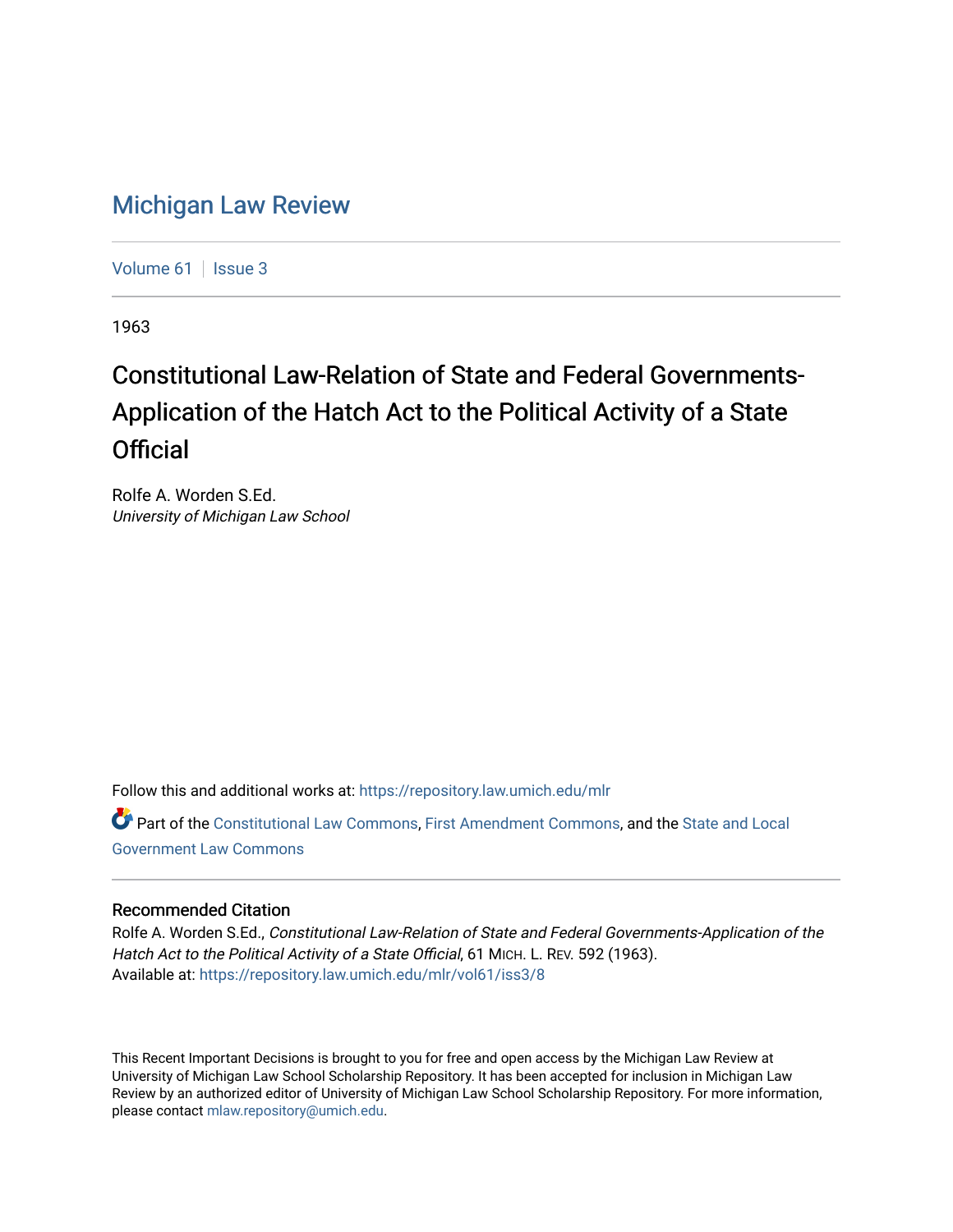CONSTITUTIONAL I.Aw-RELATION OF STATE AND FEDERAL GoVERNMENTS -APPLICATION OF THE HATCH ACT TO THE POLITICAL ACTIVITY OF A STATE OFFICIAL-Plaintiff brought an action to set aside a determination of the United States Civil Service Commission that his politicai activities while Illinois State Director of Conservation were in violation of the Hatch Act.1 The district court held that such an application of the Hatch Act would infringe upon the plaintiff's vested rights, and would contravene the constitutional guarantee to the state of a republican form of govemment.2 On appeal, lield, reversed. Application of the Hatch Act to **state** 

1 The Hatch Act provides: "No officer or employee of any State or local agency whose principal employment is in connection with any activity financed in whole or part by loans or grants made by the United States or any Federal agency shall . . . take any active part in political management or in political campaigns." Hatch Act of 1939, § 12(a), added by 54 Stat. 767 (1940), 5 U.S.C. § 118k (1958). Throughout his tenure in office Palmer also served as chairman of the Kendall County Republican Committee. During this time the State of Illinois received \$2.265,661 under federal aid programs for wildlife restoration, fish restoration and management, and forest fire prevention.

2 Palmer v. United States Civil Serv. Comm'n, 191 F. Supp. 495, 520, 555 (S.D. Ill, **1961).**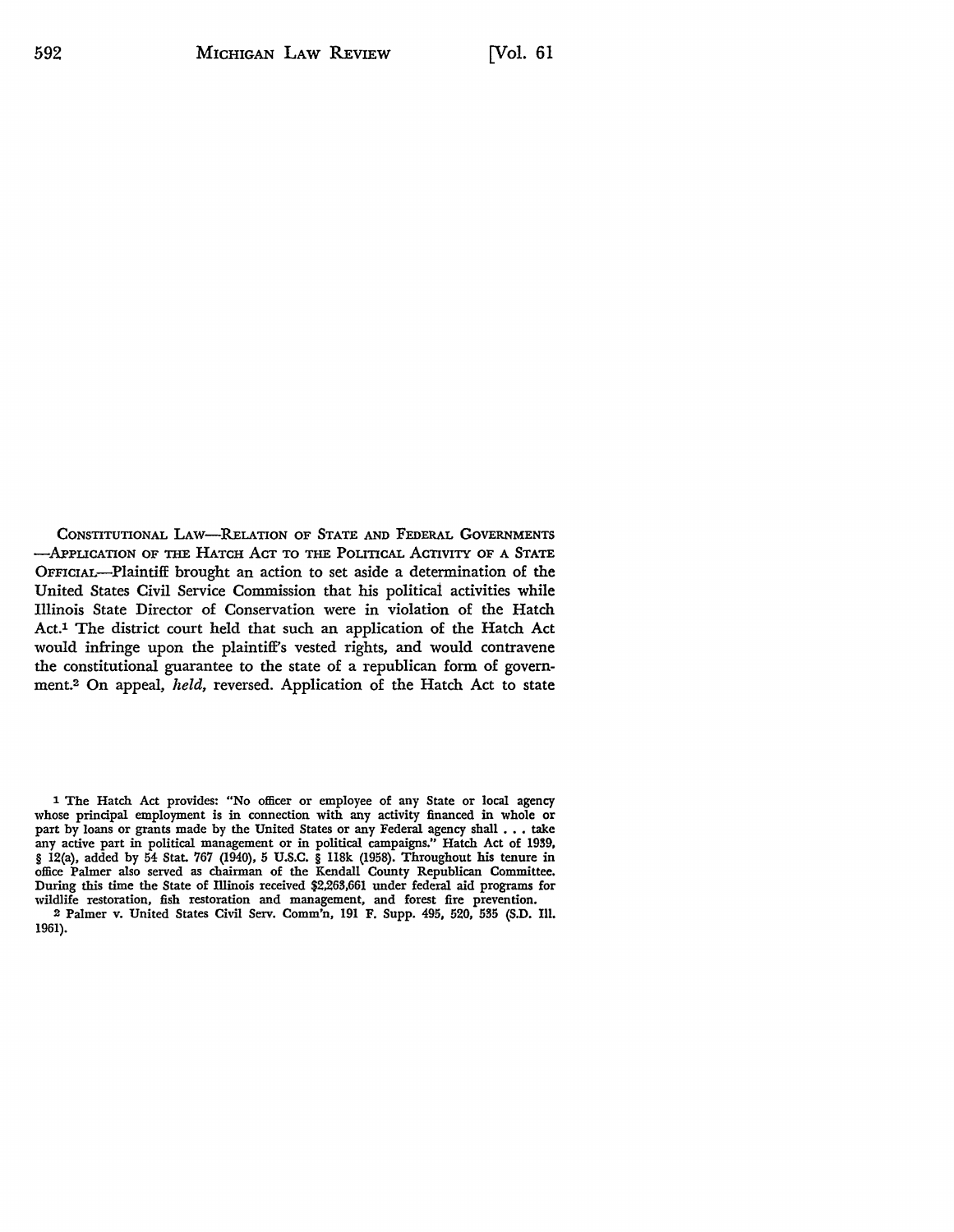employees does not deprive them of any vested rights under the United States Constitution.3 *Palmer v. United States Civil Sero. Comm'n,* 297 F.2d 450 (7th Cir. 1962).

In this century there has been a great expansion of the prohibition against political activity on the part of public servants, with few attempts on the part of Congress to relieve any group of workers from the all-encompassing effect of the legislation concerning such activity.4 It is settled that Congress has the power to regulate the political conduct of federal employees, within reasonable limits, in order to promote efficiency and integrity in the public service.<sup>5</sup> In upholding the extension of such legislation to cover state employees whose employment is connected with activity financed by federal loans or grants, the Supreme Court has made it clear that the United States is neither concerned with nor has the power to regulate the political activity of state officials or employees as such.6 Rather, the courts have consistently held that the power to prohibit state employees from taking part in political activity stems from congressional power to fix the terms on which the money allotments of the United States shall be disbursed.7 Since it is clear that the United States can offer benefits to the states conditioned on cooperation with federal plans, Hatch Act provisions authorizing the withholding of funds when the recipient state does not comply with the recommendation of the Commission to remove an employee do not constitute an infringement of the powers of the state under the tenth amendment.8 The right of the individual to engage in political activity is undeniably guaranteed by the freedom of expression clause of

<sup>3</sup>The court summarily disposed of the contention that the Hatch Act deprived the state of a republican form of government, on the ground that matters relating to the maintenance of a republican form of government are dealt with by the political branches of government.

4 Theodore Roosevelt's proclamation in 1907 that those in the competitive classified service of the federal government should not take an active part in political campaigns or political management was incorporated into the United States Civil Service Rules. The Commission also has developed a body of decision law which was deemed applicable to violation of like provisions in the Hatch Act. See IRWIN, HATCH ACT DECISIONS (1949). The Hatch Act of 1939 extended this prohibition to all employees of the executive branch of the federal government, with few exceptions. Hatch Act of 1939, § 9, 53 Stat. ll48, 5 U.S.C. § ll8i (1958). In 1940 this act was extended to apply to all state and local employees whose principal employment was connected with federal loans or grants. Hatch Act of 1939, § 12(a), added by 54 Stat. 767 (1940), 5 U.S.C. § ll8k (1958). On the other hand, Congress lifted this restriction as applied to employees of state educational and research institutions. Hatch Act of 1939, § 21, added by 56 Stat. 986 (1942), 5 U.S.C. § ll8k (1958). And the House passed a resolution repealing the 1940 amendment which was not acted upon by the Senate. H.R. Res. 3084, 84th Cong., 2d Sess. (1956).

5 See United Public Workers v. Mitchell, 330 U.S. 75, 96-103 (1947); United States v. Wurzbach, 280 U.S. 396 (1929); *Ex parte* Curtis, 106 U.S. 371 (1882).

6 Oklahoma v. United States Civil Serv. Comm'n, 330 U.S. 127, 143 (1947).

7 *Ibid.* The power to fix these terms in tum stems from congressional power to see that the money which it appropriates is spent according to its intent. See United States v. Bekins, 304 U.S. 27, 51-54 (1938); Steward Mach. Co. v. Davis, 301 U.S. 548, 593-98 (1937).

8 Oklahoma v. United States Civil Serv. Comm'n, 330 U.S. 127, 142-44 (1947).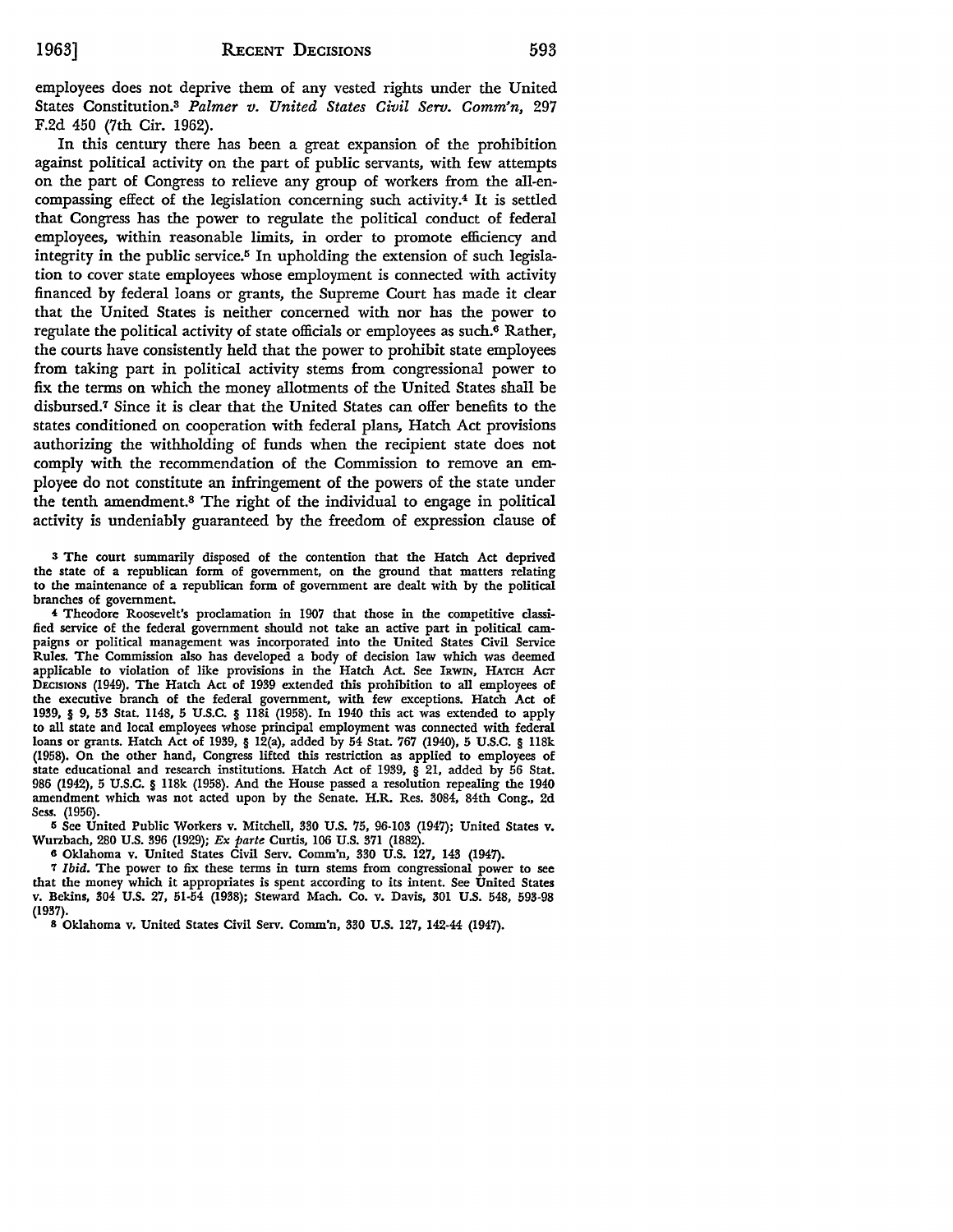the first amendment, and is a right reserved to the people by the ninth and tenth amendments.9 However, the Supreme Court has upheld provisions of the Hatch Act compromising these rights with respect to state<sup>10</sup> and federal<sup>11</sup> employees on the ground that these guarantees must be balanced against the congressional determination that political activity of such persons presents a danger to democratic society. Nevertheless, although the Hatch Act as presently interpreted and applied is generally thought to be constitutionally valid,12 the fact that it affects an ever-increasing number of people justifies a careful appraisal of its scope and application.13

The court in the principal case disagreed with the holding of the district court that a *de minimis* rule was applicable, basing its decision upon the case of *Oklahoma v. United States Civil Serv. Comm'n.14* There the Supreme Court upheld the Commission's withholding of funds from the state of Oklahoma15 when the state failed to comply with the Commission's request that it discharge an employee who had simultaneously been chairman of the Democratic State Central Committee and State

10 Oklahoma v. United States Civil Serv. Comm'n, 330 U.S. 127 (1947). State decisions upholding a variety of statutes designed to curb the political activity of state employees have generally been based on the proposition that while one may have the right to talk politics, there is no corresponding right to be in the civil service. See, *e.g.,* McAuliffe v. Mayor of City of New Bedford, 155 Mass. 216, 29 N.E. 517 (1892); McCrory v. Phila• delphia,'345 Pa. 154, 27 A.2d 55 (1942). However, the United States Supreme Court has limited the application of this "privilege" doctrine with respect to the due process clause of the fourteenth amendment, and its continuing efficacy in other areas of constitutional law is thus questionable. See Wieman v. Updegraff, 344 U.S. 183, 192 (1952).

11 United Public Workers v. Mitchell, 330 U.S. 75 (1947).

12 One commentator has departed from this general acceptance of constitutionality and suggested that the clear-and-present-danger test should be applied to the Hatch Act, as this is the usual basis for compromising first amendment freedoms. Still, *The Hatch Act-Political Immaturity?,* 45 GEO. L.J. 233 (Winter 1956-57). For general information on the regnlation of public employees under the Hatch Act, see Nelson, *Public Employees and the Right To Engage in Political Activity,* 9 VAND. L. REY. 27 (1955), and an answer to this article in Irwin, *Public Employees and the Hatch Act,*  9 V AND. L. REv. 527 (1956). See also Esman, *The Hatch Act-A Reappraisal,* 60 YALE L.J. 986 (1951); Freedman & Klinger, *The Hatch Act,* 7 FED. B.J. 5 (1945); Heady, *The Hatch Act Decisions,* 41 AM. PoL. ScL REY. 687 (1947); Wormuth, *The Hatch Act Cases,*  1 WESTERN POL. Q. 165 (1948).

13 The increasing effect of the Hatch Act is due in a large part to the fact that the federal grants-in-aid to the states have increased from \$1.9 billion in 1948 to \$6.5 billion in 1960. U.S. News & World Rep., April 6, 1959, pp. 100-02.

14 330 U.S. 127 (1947).

15 The United States Civil Service Commission, on receiving a report of the prohibited activity, fixes a time and place for a hearing at which a determination is made by the Commission whether a violation has in fact occurred. If a violation warranting removal of the employee is found, notification is mailed to the employee and the appro• priate state or local agency. If the Commission finds that the employee has not been removed within thirty days of such notification an order is sent to the source of federal funds requiring an amount equal to twice the salary of the employee in question to be withheld from the state or local agency concerned. Any party aggrieved by the proceedings has the right to have the determination of the Civil Service Commission reviewed by a district court. Hatch Act of 1939, § 12(a), added by 54 Stat. 768 (1940), 5 U.S.C. § 118k (1958).

<sup>9</sup> United Public Workers v. Mitchell, 330 U.S. 75, 94-96 (1947).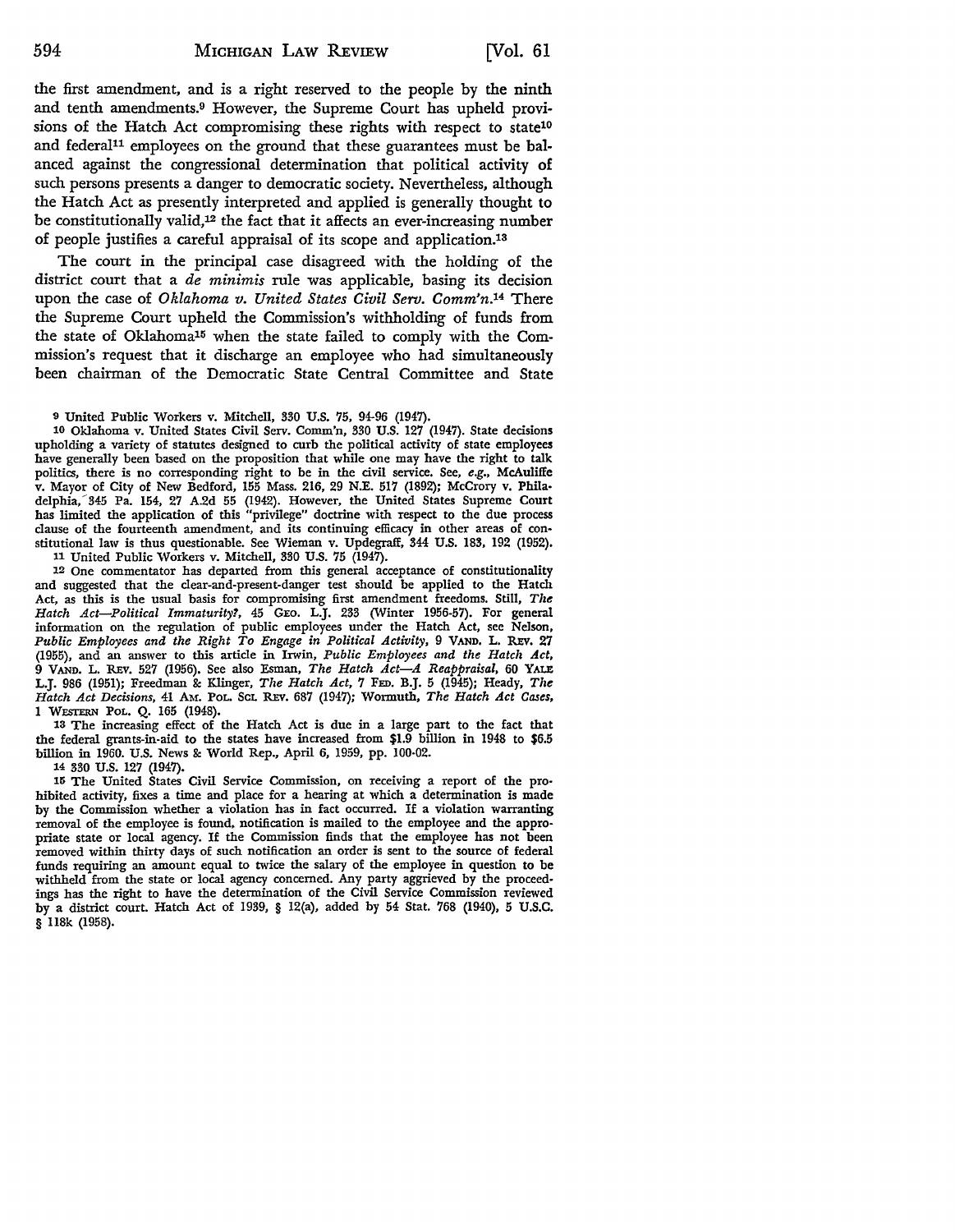Highway Commissioner during a nine-month period in which the United States contributed 2,000,000 dollars to the highway commission. The *Oklahoma* decision was arguably consistent with congressional intention, manifested in the debate over the extension of the Hatch Act, to apply it only to employees *whose employment is made possible* by federal grants.16 However, the plaintiff in the principal case spent less than one percent of his working time on federally-financed projects.17 It is doubtful that "but for" a federal grant or loan the plaintiff would not have had his job. Thus, the court, in refusing to apply a *de minimis* rule to the plaintiff's connection with federal finances, has reached a decision seemingly inconsistent with congressional intention. Although it may often be difficult to determine the point at which the employment of an individual becomes so intertwined with federal financial aid that the connection no longer may be considered *de minimis,* the limitation must be applied in order to keep the application of the act within the bounds contemplated by Congress: to cover only those state and local employees whose principal employment is connected with federal financing.

Although the act is entitled as one to prevent pernicious political activity,18 Congress has chosen to prevent all political activity because of abuses that might arise therefrom, and has thus relegated millions of persons to spectator status in the political affairs determining their welfare. This approach is at variance with the idea that pure government is insured by extension rather than restriction of popular participation. It is clear that only partisan political activity is interdicted under the Hatch Act, and that the government employee can comment on public affairs and personalities so long as his activities are not directed toward political party success. Although the Civil Service Commission has published a delineation of what actions are deemed "political activity or political management" in violation of the Hatch Act, it has been forced to admit in many instances that such a determination is impossible until after the fact.19 Obviously, an employee covered by the Hatch Act whose

16 The following remarks were made by Senator Hatch during the debate in the Senate over the extension of the Hatch Act to officials and employees of the states: "We have tried to approach the task mindful of the difference between the Federal government and the several States, and mindful of our obligations to protect the funds which the Government itself appropriates, as well as the rights of the States and of the employees who are technically State employees from a legislative standpoint but nevertheless are perhaps in a greater sense Federal employees, *for their employment could not be were it not for the aid given from the Federal Treasury."* 84 CoNG. REc. 2338 (1940). "Mr. President, I think the law should be extended to every employee *whose employment is made possible by appropriations from the Federal Treasury."* 86 CONG, REc. 2342 (1940). (Emphasis added.)

17 Palmer v. United States Civil Serv. Comm'n, 191 F. Supp. 495, 536 (S.D. Ill. 1961). 1s 53 Stat. 1147 (1939).

10 United States Civil Service Commission form 1236, *Political Activity and Political*  Assessments (Jan. 1944), attempts this delineation and states that "every government employee is expected to be familiar with the statutes and rules relating to political activity; ignorance does not excuse their violation." However, a United States Civil Service Commission bulletin, entitled *Interpretations of the Hatch Act and Regulations*